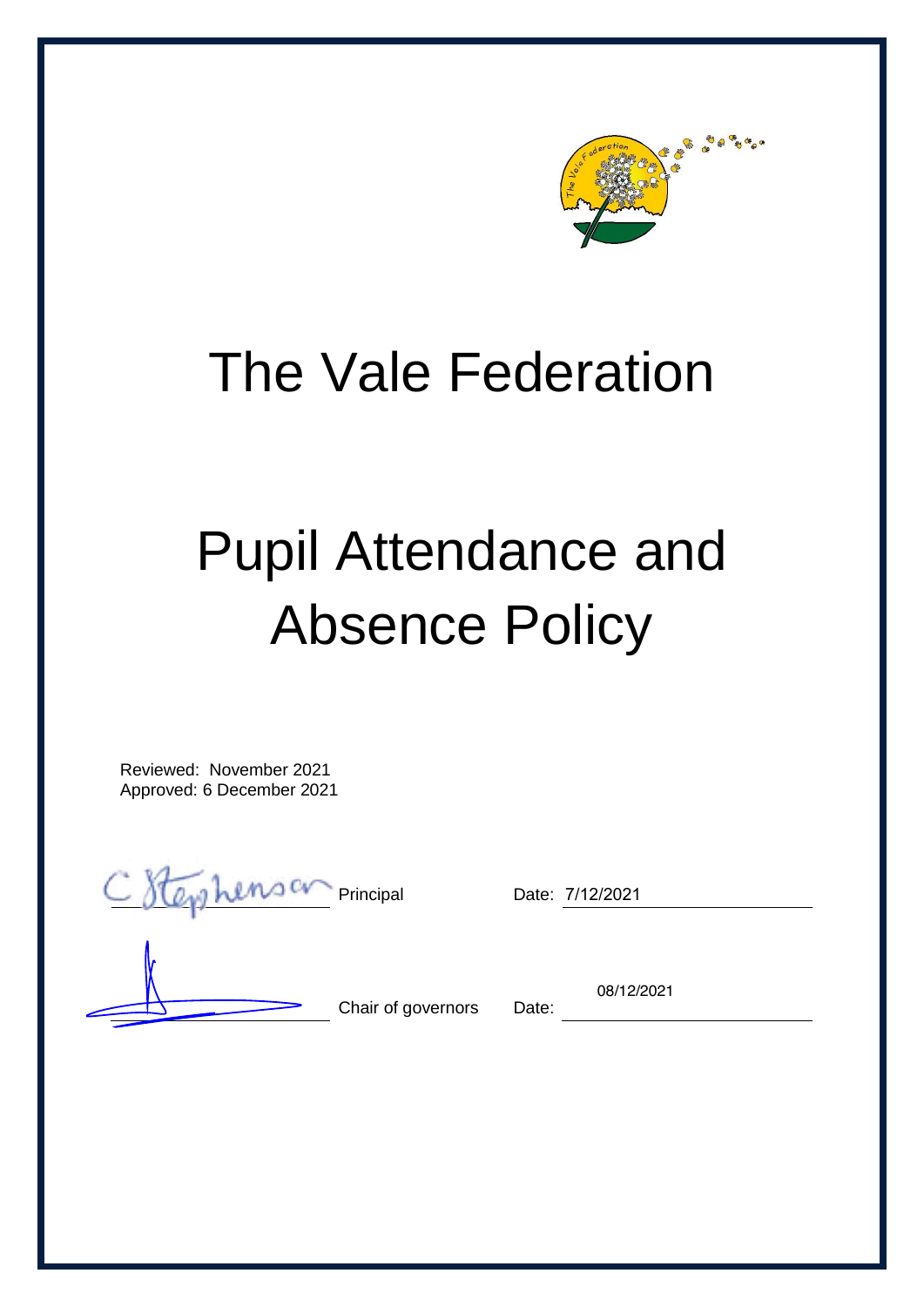## **Contents:**

#### **[Statement of intent](#page-1-0)**

- 1. [Legal framework](#page-3-0)
- 2. [Roles and responsibilities](#page-3-1)
- 3. [Definitions](#page-4-0)
- 4. [Training of staff](#page-5-0)
- 5. [Pupils at risk of persistent absence](#page-5-1) (PA)
- 6. [Absence procedures](#page-6-0)
- 7. [Parental involvement](#page-6-1)
- 8. [Attendance register](#page-7-0)
- 9. Attendance officer
- 10. [Lateness](#page-8-0)
- 11. [Term-time leave](#page-8-1)
- 12. [Leave during lunch times](#page-9-0)
- 13. [Religious observances](#page-9-1)
- 14. [Appointments](#page-9-2)
- 15. [Modelling, sport and acting performances/activities](#page-9-3)
- 16. [Young carers](#page-9-3)
- 17. [Rewarding good attendance](#page-9-4)
- 18. Monitoring and review

#### **Appendices**

<span id="page-1-0"></span>A. [Attendance Monitoring Procedures](#page-10-0)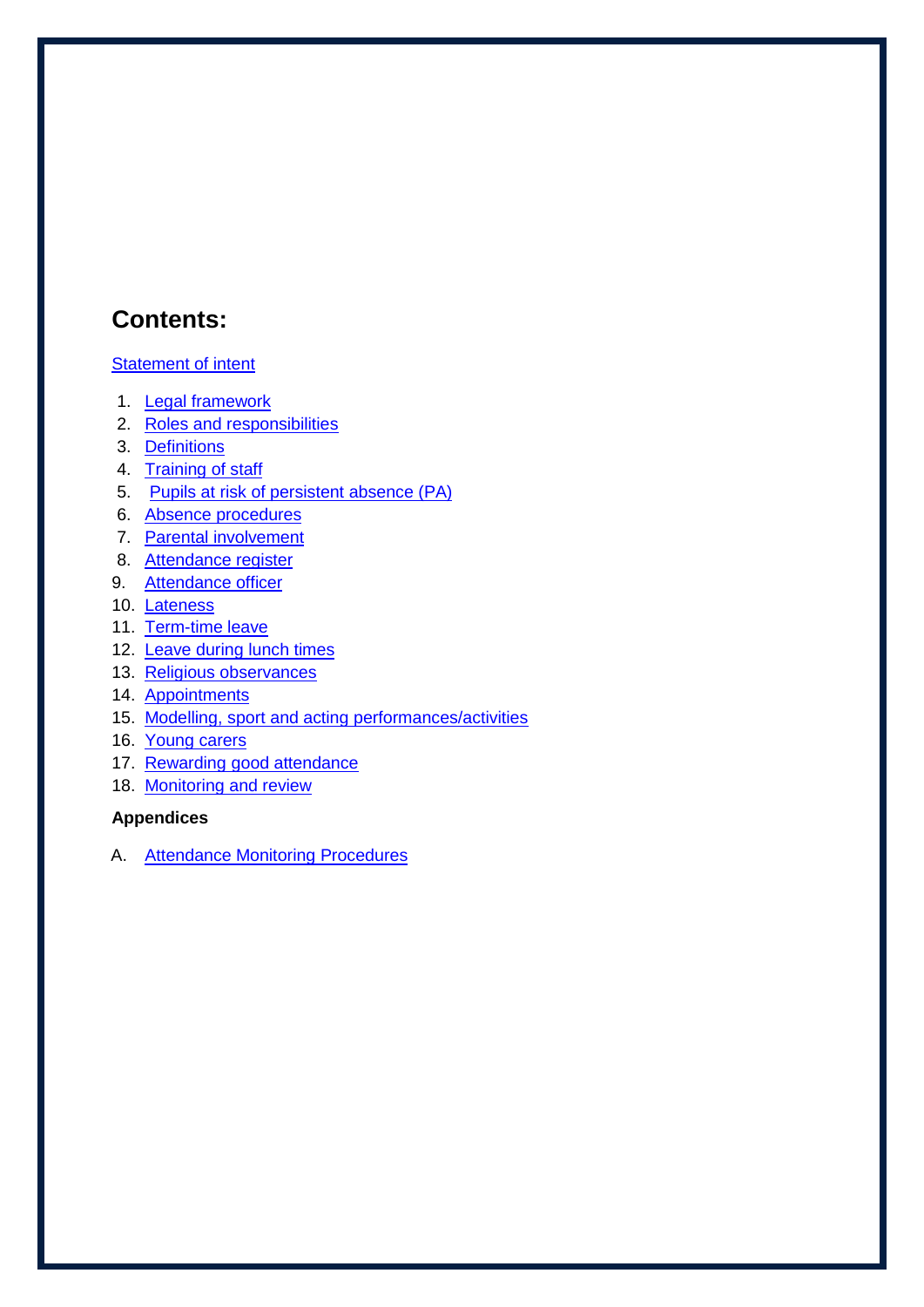## **Statement of intent**

The Vale Federation believes that in order to facilitate teaching and learning, good attendance is essential. Pupils cannot achieve their full potential if they do not regularly attend school.

We are committed to:

- Ensuring parents follow the framework set in section 7 of the Education Act 1996, which states that the parent of every child of compulsory school age shall cause them to receive efficient full-time education suitable to their age, ability and aptitude, and to their SEND, either by regular attendance at school or otherwise.
- Promoting and modelling good attendance behaviour.
- Ensuring equality and fairness of treatment for all.
- Implementing our policies in accordance with the Equality Act 2010.
- Early intervention and working with other agencies to ensure the health and safety of our pupils.
- Rewarding regular attendance.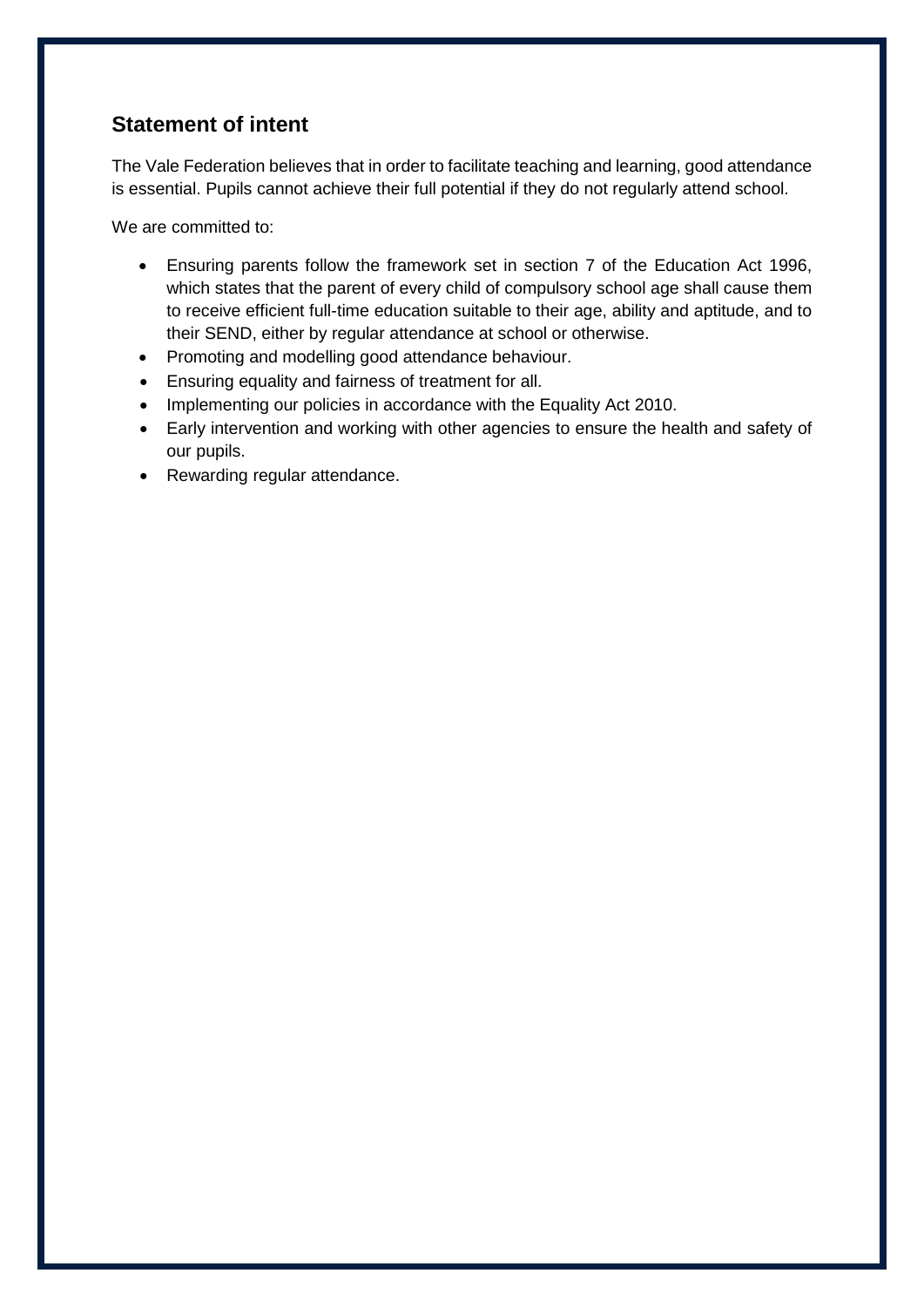## <span id="page-3-0"></span>**1. Legal framework**

This policy has due regard to all relevant legislation and statutory guidance including, but not limited to, the following:

- Education Act 1996
- Equality Act 2010
- The Education (Pupil Registration) (England) Regulations 2006 (As amended)
- The Children (Performances and Activities) (England) Regulations 2014
- Children and Young Persons Act 1963
- DfE (2020) 'School attendance'
- DfE (2015) 'Child performance and activities licensing legislation in England'
- DfE (2021) 'Keeping children safe in education 2021'
- DfE (2016) 'Children missing education'
- DfE (2021) 'Improving school attendance: support for schools and local authorities'

This policy operates in conjunction with the following school policies:

- Complaints Procedures Policy
- Behavioural Policy
- Pupils with Additional Health Needs Attendance Policy

## <span id="page-3-1"></span>**2. Roles and responsibilities**

The governing board has overall responsibility for:

- Monitoring the implementation of this policy and all relevant procedures across the school.
- Ensuring that this policy, as written, does not discriminate on any grounds, including, but not limited to, ethnicity/national origin, culture, religion, gender, disability or sexual orientation.
- Handling complaints regarding this policy as outlined in the school's Complaints Procedures Policy.
- Having regard to 'Keeping children safe in education' when making arrangements to safeguard and promote the welfare of children.
- Ensuring there is a Children Missing Education Policy in place and that this is regularly reviewed and updated.

The Principal is responsible for:

- The day-to-day implementation and management of this policy and all relevant procedures across the school.
- Ensuring all parents are aware of the school's attendance expectations and procedures.
- Ensuring that every pupil has access to full-time education and will act as early as possible to address patterns of absence.

Staff are responsible for: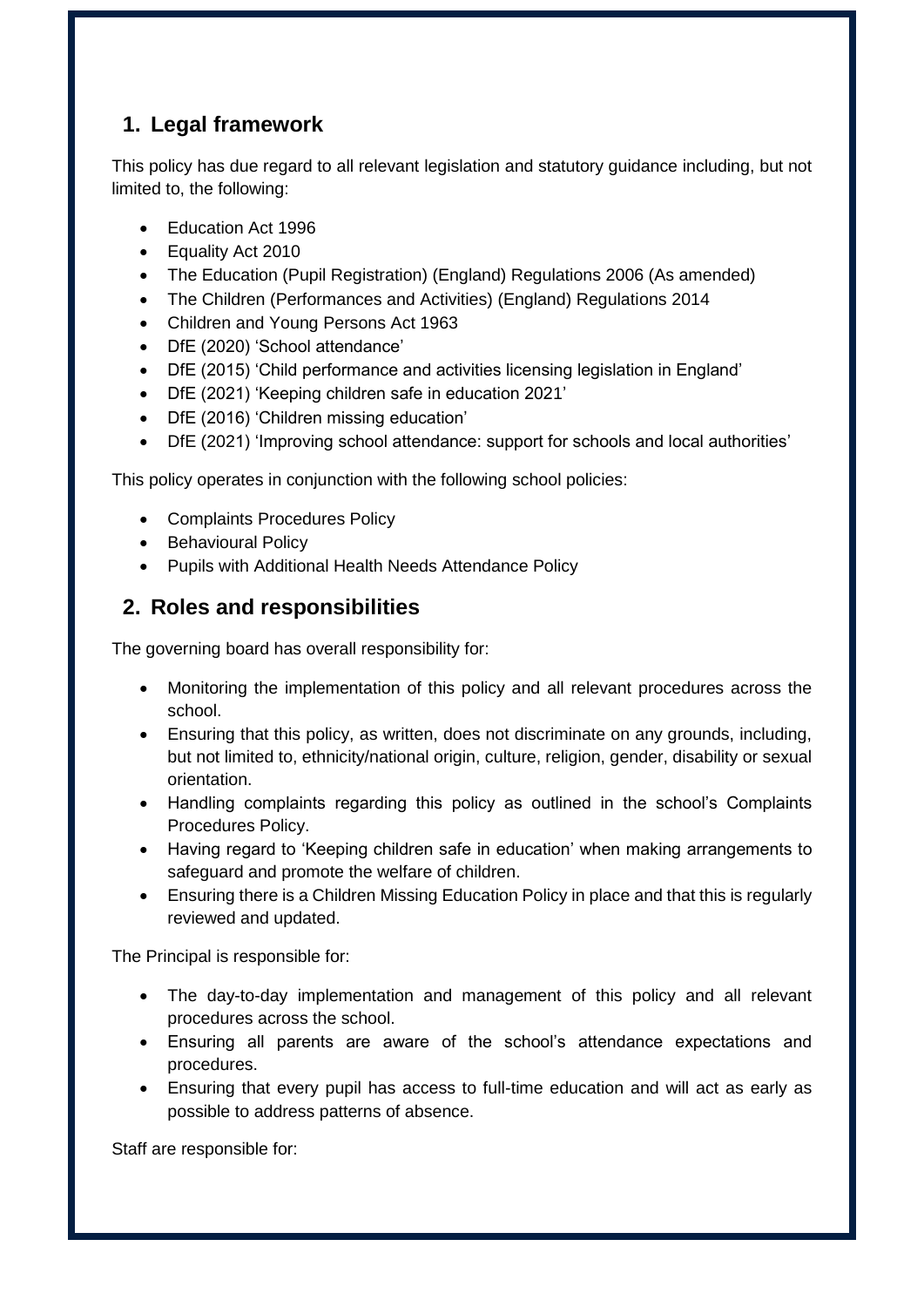- Following this policy and ensuring pupils do so too.
- Ensuring this policy is implemented fairly and consistently.
- Modelling good attendance behaviour.
- Using their professional judgement and knowledge of individual pupils to inform decisions as to whether any welfare concerns should be escalated.
- Taking the attendance register at the relevant times during the school day.

The Admin officer (Attendance) is responsible for informing the LA of any pupil being deleted from the admission and attendance registers if they:

- Are being educated from home.
- No longer live within a reasonable distance of the registered school.
- Have an authorised medical note.
- Are in custody for a period of more than four months and the proprietor does not reasonably believe they will be returning.
- Have been permanently excluded.

Parents are responsible for:

- Providing accurate and up-to-date contact details.
- Providing the school with more than one emergency contact number.
- Updating the school if their details change.
- The attendance of their children at school.
- Promoting good attendance with their children.

#### <span id="page-4-0"></span>**3. Definitions**

The following definitions apply for the purposes of this policy:

#### **Absence:**

- Arrival at school after the register has closed
- Not attending school for any reason

#### **Authorised absence:**

- An absence for sickness for which the school has granted leave
- Medical or dental appointments which unavoidably fall during school time, for which the school has granted leave
- Religious or cultural observances for which the school has granted leave
- An absence due to a family emergency

#### **Unauthorised absence:**

- Parents keeping children off school unnecessarily or without reason
- Absences which have never been properly explained
- Arrival at school after the register has closed except for transport issues (LA)
- Absence due to shopping, looking after other children or birthdays
- Absence due to day trips and holidays in term-time which have not been agreed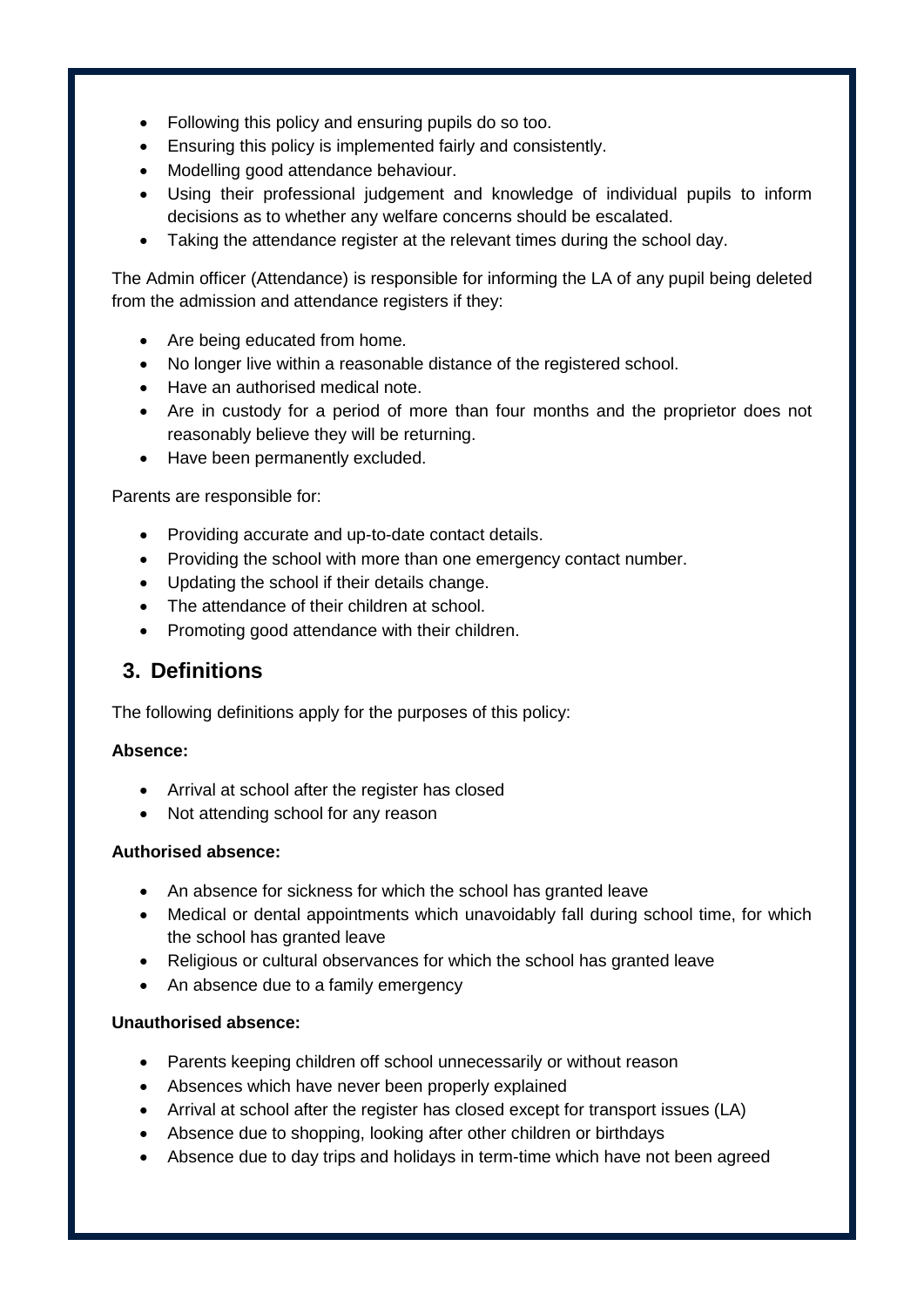#### **Persistent absenteeism:**

Missing 10 percent or more of schooling across the year for any reason

## <span id="page-5-0"></span>**4. Training of staff**

The school will recognise that early intervention can prevent poor attendance. As such, relevant staff will receive training in identifying potentially at-risk pupils as part of their training.

Staff will receive training to ensure they understand that increased absence from school could indicate a safeguarding concern, and know how such concerns should be managed.

## <span id="page-5-1"></span>**5. Pupils at risk of persistent absence (PA)**

The school will ensure it provides support to pupils at risk of persistent absence (PA), in conjunction with all relevant external authorities, where necessary.

The SLT will:

- Establish a range of evidence-based interventions to address barriers to attendance.
- Monitor the implementation and quality of escalation procedures and seek robust evidence of the escalation procedures that work.
- Attend or lead attendance reviews in line with escalation procedures.
- Establish robust escalation procedures which will be initiated before absence becomes a problem by:
	- Sending letters to parents.
	- Engaging with families
	- Engaging with LA attendance teams.
	- Creating attendance clinics.

Where a pupil at risk of PA is also at increased risk of harm, the school will work in conjunction with all relevant authorities, e.g. social services, to support the pupil in line with the school's duty of care.

Where a pupil becomes at risk of PA, the school will:

- Welcome pupils back following any absence and provide catch-up support to build confidence and bridge gaps.
- Meet with parents to discuss patterns of absence, barriers to attendance, and any other problems they may be having.
- Establish plans to remove barriers and provide additional support.
- Lead check-ins to review progress and the impact of support.
- Make regular contact with families to discuss progress.
- Consider what support for re-engagement might be needed, including for vulnerable groups.

The school attendance system will be used to give an accurate and informative view of attendance, reasons for absence and patterns within groups, including:

Whole school as all have SEND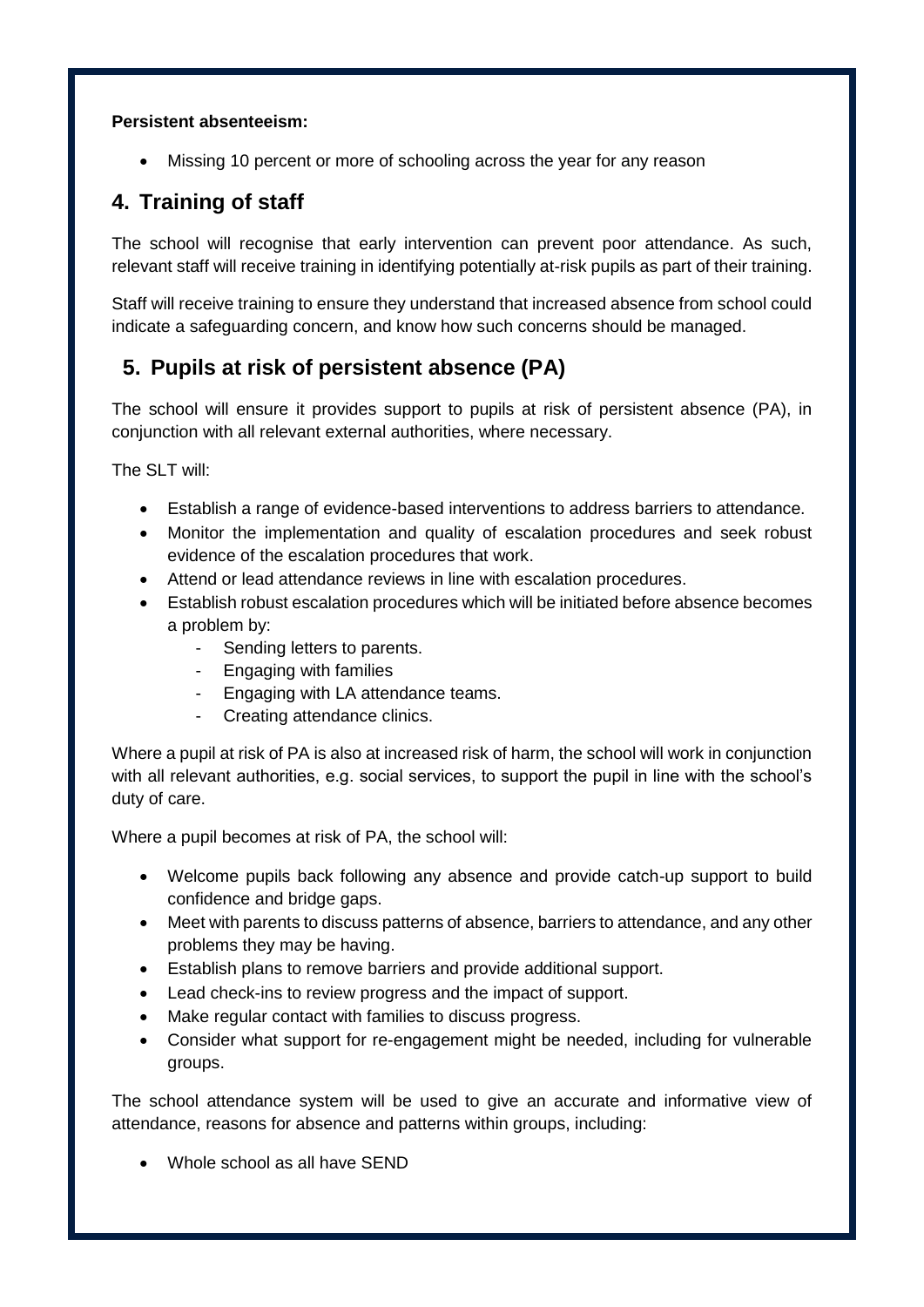- Children in need
- LAC
- Pupils who are eligible for FSM
- Pupils with EAL

#### <span id="page-6-0"></span>**6. Absence procedures**

Parents will be required to contact the school office via telephone or parent mail electronic communication as soon as possible on the first day of their child's absence. This is required even if the parent has already contacted the school. Alternatively, parents may call into school and report to the school office where arrangements will be made to speak to a member of staff.

A telephone call will be made to the parent of any pupil who has not reported their child's absence on the first day that they do not attend school.

The school will always follow up any absences in order to:

- Ascertain the reason for the absence.
- Ensure the proper safeguarding action is being taken.
- Identify whether the absence is authorised or not.
- Identify the correct code to use to enter the data onto the school census system.

In the case of PA, arrangements will be made for parents to speak to the Family Support Worker (FSW).

Where a pupil has not returned to school for 10 days after an authorised absence, or is absent from school without authorisation for 20 consecutive school days, the school may remove the pupil from the admissions register if the school and the LA have failed to establish the whereabouts of the pupil after making reasonable enquiries.

## <span id="page-6-1"></span>**7. Parental involvement**

The school will build respectful relationships with parents and families to ensure their trust and engagement. Open and honest communication will be maintained with pupils and their families about the expectations of school life, attendance and performance so that they understand what to expect and what is expected of them. The school will liaise with other agencies working with pupils and their families to support attendance, e.g. social services.

Parents will be expected to:

- Treat staff with respect.
- Actively support the work of the school.
- Call staff for help when they need it.
- Communicate with the school about possible circumstances which may affect their child's attendance or require support.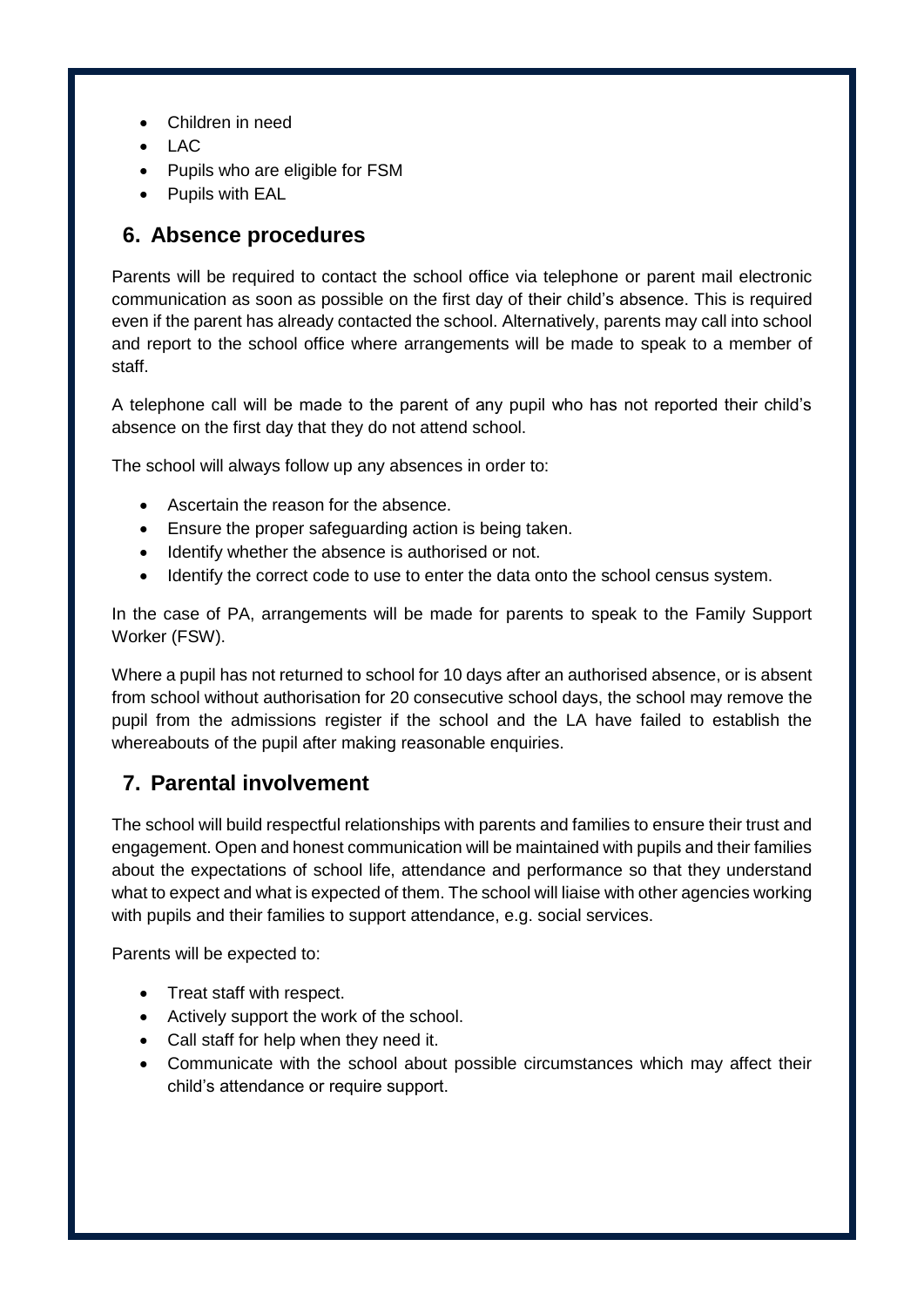## <span id="page-7-0"></span>**8. Attendance register**

Designated staff members will take the attendance register at the start of each school day and at the start of the afternoon session. This register will record whether pupils are:

- Present.
- Absent.
- Late.

The school will use the national attendance codes to ensure attendance and absence are monitored and recorded in a consistent way. The following codes will be used:

- $\bullet$  / = Present in the morning
- $\bullet \quad \dagger$  = Present in the afternoon
- $\bullet$  L = Late arrival before the register has closed
- $\bullet$  C = Authorised absence
- $\bullet$   $E =$  Excluded but no alternative provision made
- $\bullet$  H = Authorised holiday
- $\bullet$   $I =$  Illness
- $M = Medical or dental appointments$
- $\bullet$  R = Religious observance
- $\bullet$  B = Off-site education activity
- $\bullet$  G = Unauthorised holiday
- $\bullet$   $\circ$   $\circ$   $=$  Unauthorised absence
- $\bullet$  U = Arrived after registration closed
- $\bullet$  N = Reason not yet provided
- $\bullet$   $X = Not required to be in school$
- $\bullet$  T = Gypsy, Roma and Traveller absence
- $\bullet$   $V =$  Educational visit or trip
- $\bullet$   $\quad$  P = Participating in a supervised sporting activity
- $\bullet$  D = Dual registered at another educational establishment
- $\textbf{Y} =$  Exceptional circumstances
- $Z =$  Pupil not on admission register

When the school has planned in advance to be fully or partially closed, the code '#' will be used for the relevant pupils who are absent. This code will also be used to record year groups who are not due to attend because the school has set different term dates for different years, e.g. induction days.

All amendments made to the attendance register will include the original entry, the amended entry, the reason for the amendment, the date of amendment and the name and role of the person who made the amendment.

Every entry received into the attendance register will be preserved for three years.

## <span id="page-7-1"></span>**9. Family Support Worker/ Attendance Team**

If they are persistently absent, pupils will be referred to the FSW who will attempt to resolve the situation through a parent agreement.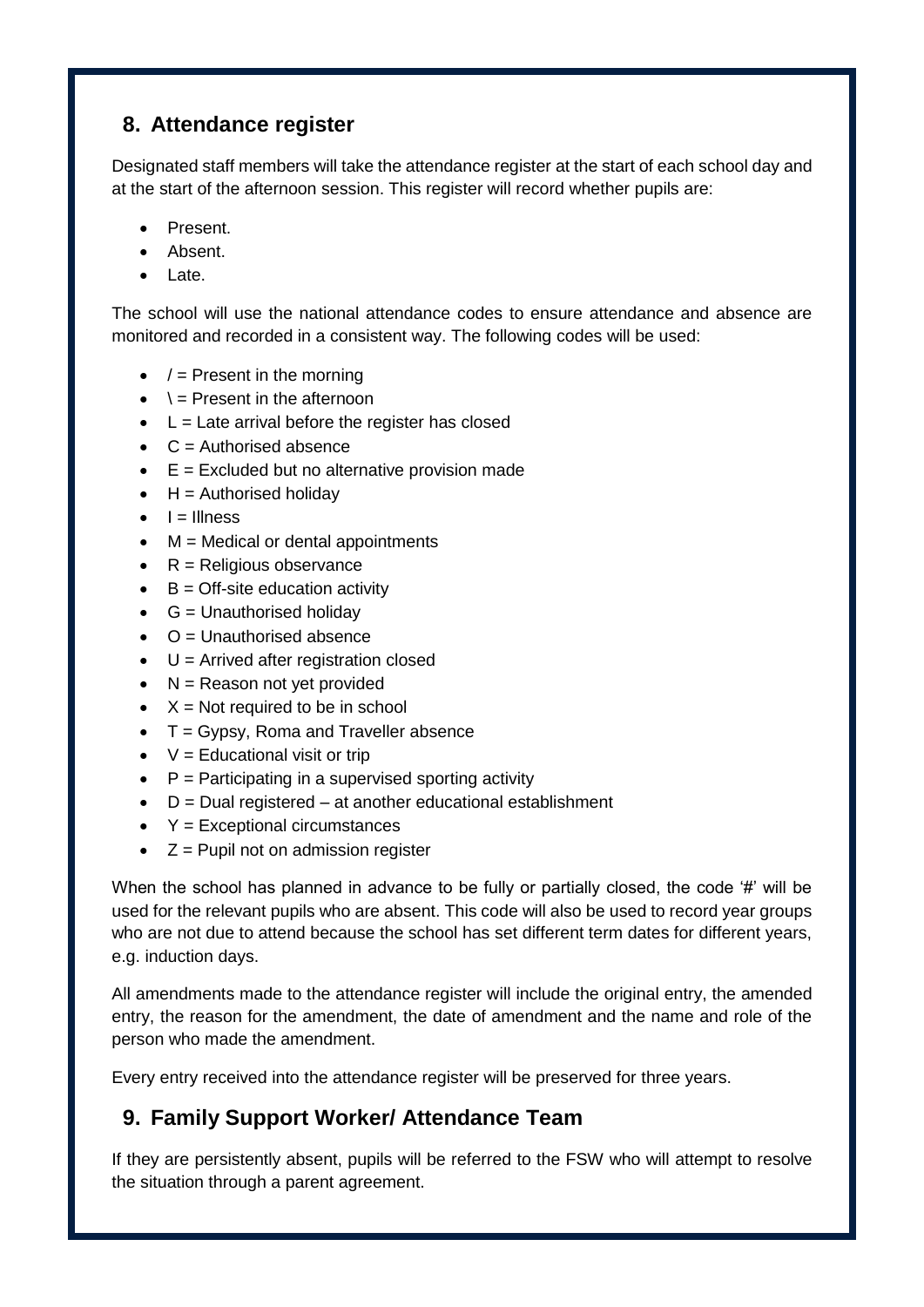The attendance officer will monitor and analyse attendance data regularly to ensure that intervention is delivered quickly to address absence, and will provide regular reports to staff across the school to enable them to track the attendance of pupils and to implement attendance procedures.

#### <span id="page-8-0"></span>**10. Lateness**

Booker Park School

The school day starts at 8.50am. Pupils should be in their classroom at this time.

Registers are taken as follows throughout the school day:

- Registers are marked by 9:20am. Pupils will receive a late mark if they are not in their classroom by this time.
- The register closes at 9:30am. Pupils will receive a mark of absence if they do not attend school before this time.
- The afternoon register close at 1:30pm.

End of the day is 3pm.

#### **Stocklake Park School**

The school day starts at 9.15am. Pupils should be in their classroom at this time.

Registers are taken as follows throughout the school day:

- Registers are marked by 9.45am. Pupils will receive a late mark if they are not in their classroom by this time.
- The register closes at 10.00am. Pupils will receive a mark of absence if they do not attend school before this time.
- The afternoon registers closes at 1:30pm.

<span id="page-8-1"></span>End of the day is 3.15pm.

#### **11. Term-time leave**

The school will require parents to observe the school holidays as prescribed; therefore, the Principal will be unable to authorise holidays during term-time in most cases. The Principal will be only allowed to grant a leave of absence in exceptional circumstances. Applications will be made in advance and the Principal will be satisfied by the evidence which is presented, before authorising term-time leave. The Principal will determine the amount of time a pupil can be away from school during term-time. Any leave of absence is at the discretion of the Principal. Any requests for leave during term-time will be considered on an individual basis and the pupil's previous attendance record will be taken into account.

Requests for leave will be granted in exceptional circumstances:

If parents take their child out of school during term-time without authorisation from the Principal, they will be recorded as unauthorised and may be subject to sanctions such as penalty fines.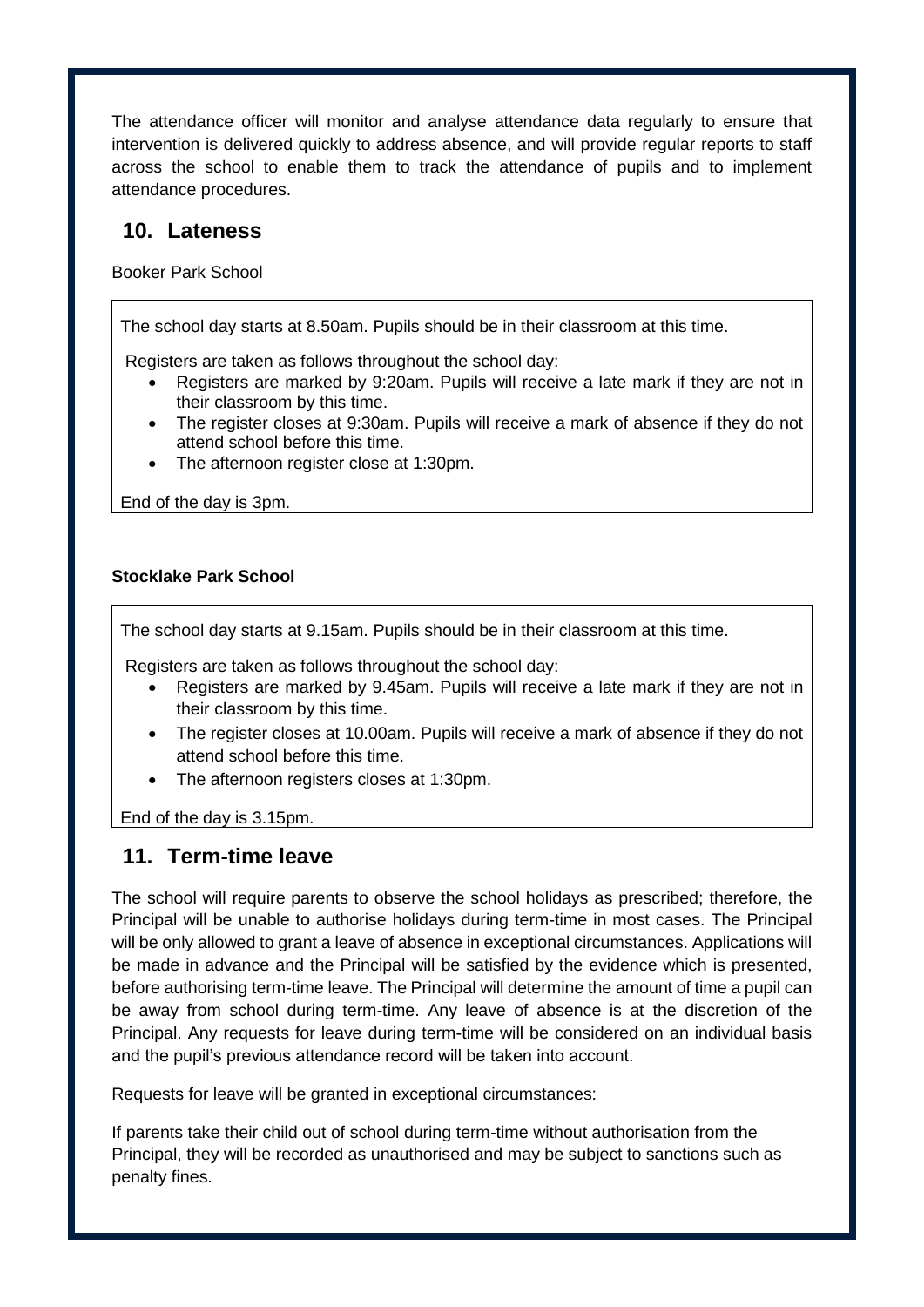<span id="page-9-0"></span>The Head of School will carry out a full investigation and will draw a conclusion as to how the incident occurred. A written report will be produced, and policies and procedures will be reviewed in accordance with the outcome where necessary.

## <span id="page-9-1"></span>**12. Religious observances**

The school will take advice from local religious leaders of all faiths to establish the appropriate number of days of absence required for religious festivals. Parents will be required to inform the school in advance if absences are required for days of religious observance.

## <span id="page-9-2"></span>**13. Appointments**

As far as possible, parents will be encouraged to book medical and dental appointments outside of school hours. Where this is not possible, the school office should be notified.

If the appointment requires the pupil to leave during the school day, they will be signed out at the school office by a parent. Pupils will be expected to attend school before and after the appointment wherever possible.

## <span id="page-9-3"></span>**14. Young carers**

The school understands the difficulties that face young carers, and will endeavour to identify young carers at the earliest opportunity, as well as through their time at the school. A caring and flexible approach will be taken to the needs of young carers and each pupil will be examined on a case-by-case basis, involving other agencies if appropriate.

The school, in conjunction with relevant authorities, will implement support for pupils who are young carers, to encourage their sustained and regular attendance at school in line with the school's expectations.

## <span id="page-9-4"></span>**15. Rewarding good attendance**

The school will acknowledge outstanding attendance in the following ways:

Certificates and Postcards home

Good attendance and punctuality will be rewarded in the following ways

Postcards home

## **16. Monitoring and review**

Attendance and punctuality will be monitored throughout the year. The school's attendance target is 92%.

This policy will be reviewed every three years by the Principal.

Any changes made to this policy will be communicated to all relevant stakeholders